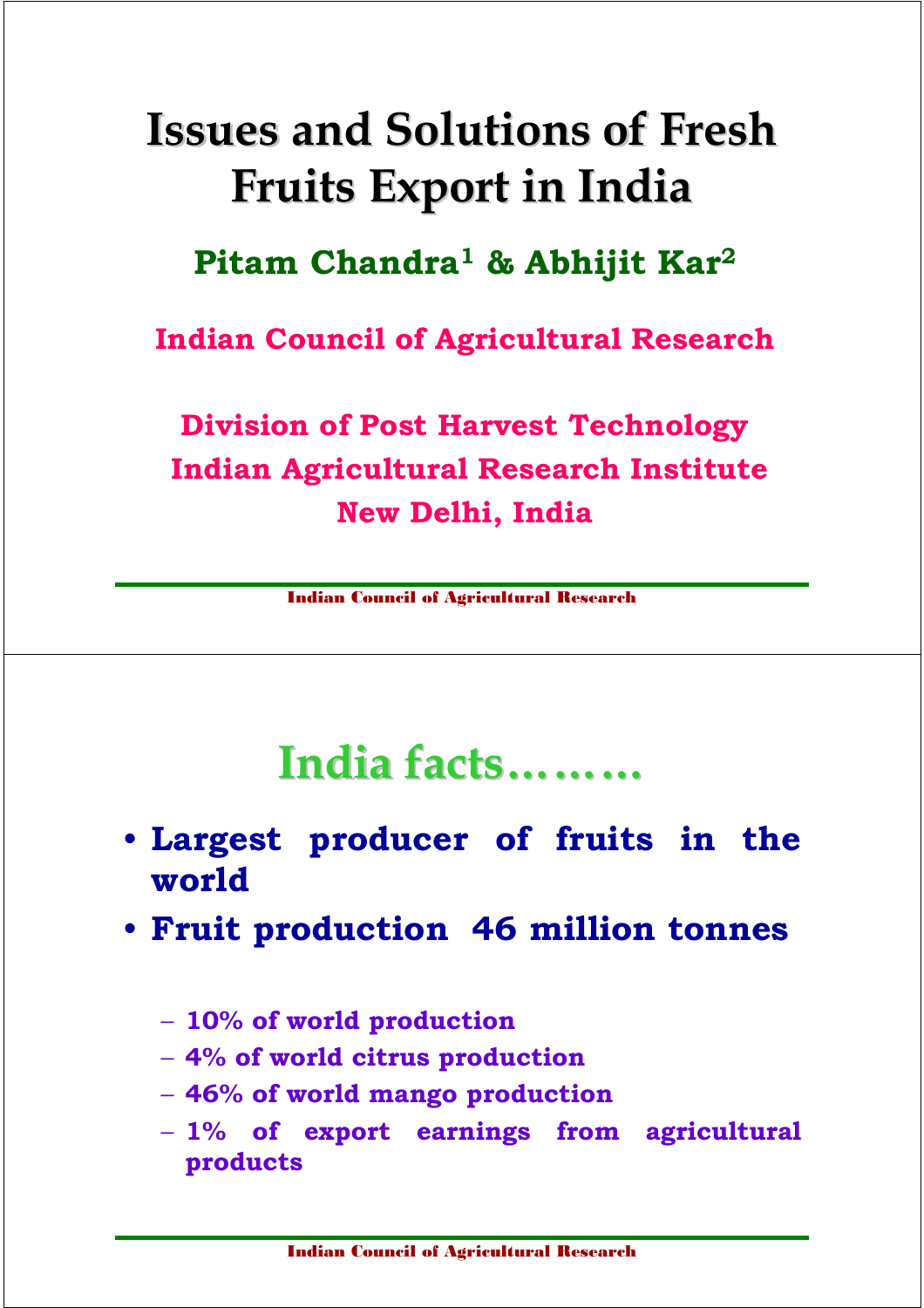## India : The March Ahead

#### fruit production, yields and exports grew faster than the average for the world:

- production 5.33% compared to 2.2%;
- yields 2.14% compared to 0.95%; and
- $-$  exports 8.21% compared to nearly 2%.

however, India's share in the global exports of fruits remains low.

Indian Council of Agricultural Research

## Comparison of major fruits' production in India and World

| <b>Fruit</b>     | <b>Production (Million Tonnes)</b> |       |
|------------------|------------------------------------|-------|
|                  | <b>India</b>                       | World |
| <b>Banana</b>    | 13.304                             | 64    |
| <b>Grapes</b>    | 1.250                              | 68    |
| <b>Mango</b>     | 12.733                             | 25    |
| Papaya           | 2.150                              | 5     |
| <b>Pineapple</b> | 1.172                              | 17    |
| <b>Others</b>    | 14.5942                            | 267   |
| <b>Total</b>     | 45.203                             | 446   |

Source : Ministry of Commerce and Industries Data Sheet, 2005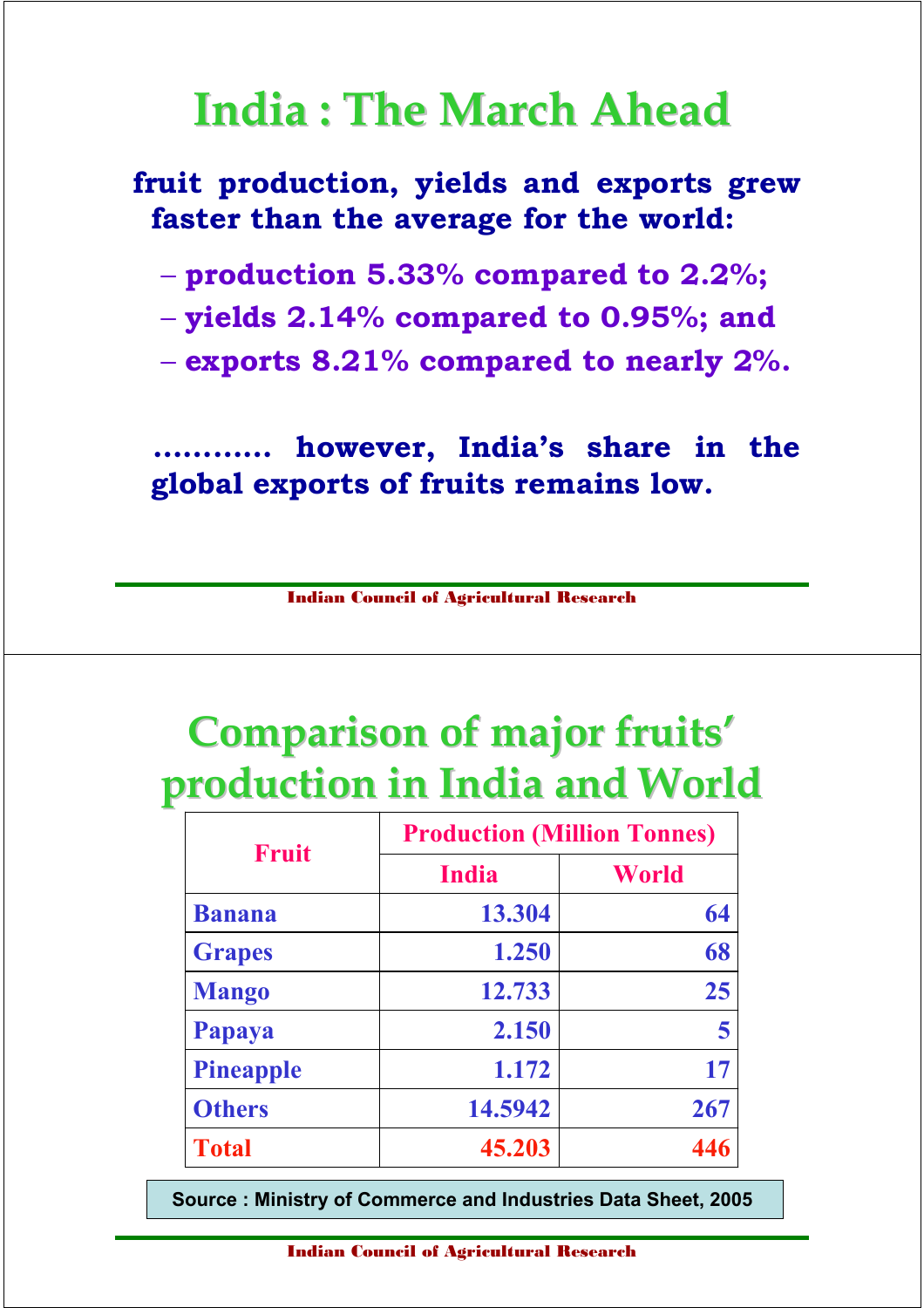

Indian Council of Agricultural Research

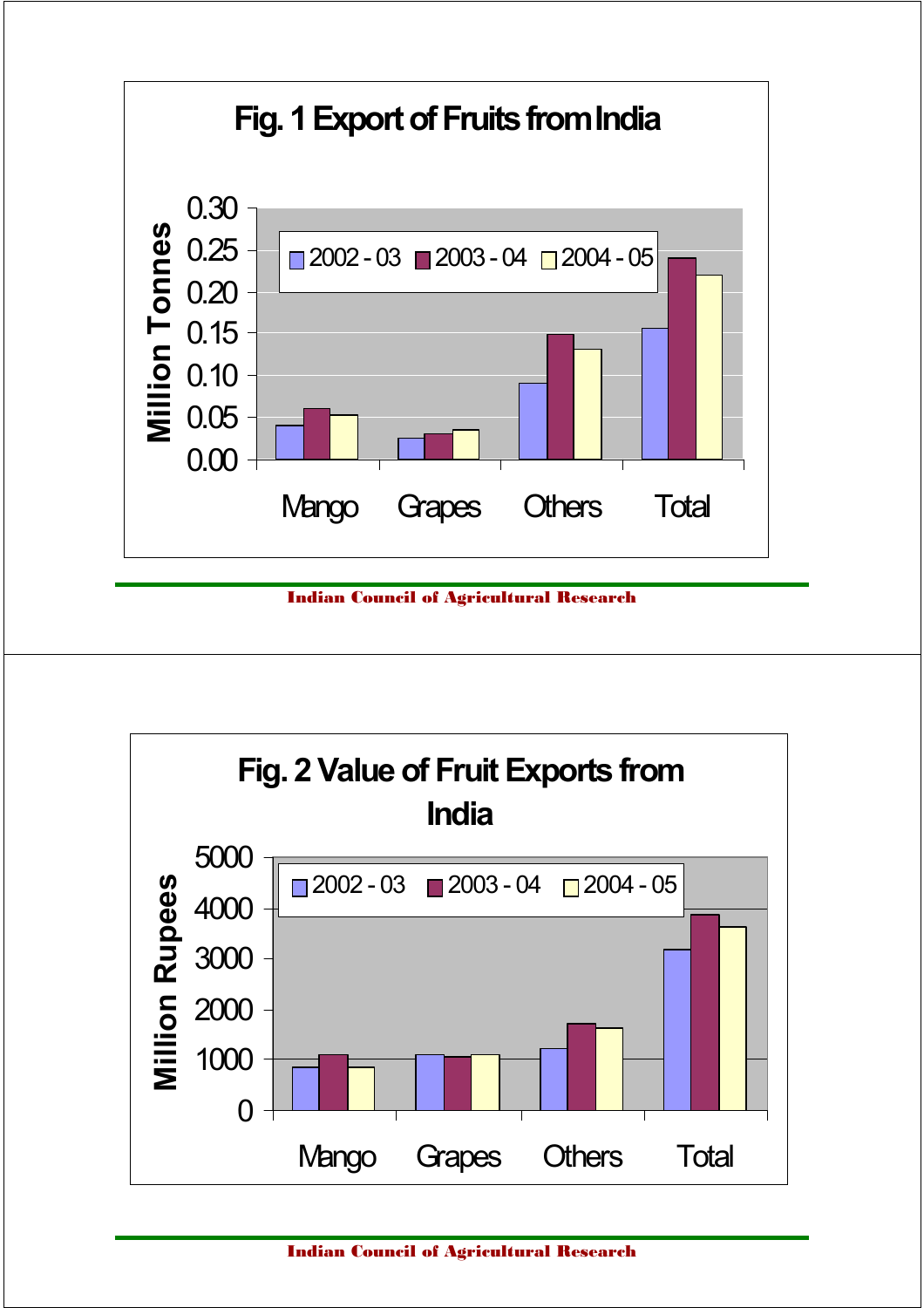# Constraints for Exports

- Lack of exportable varieties
- Lack of post-harvest infrastructure
- High cost of obtaining certification for exports

Indian Council of Agricultural Research

# Supply Chain Issues

- Uneconomic scale of operation
- Lack of consistency in supply and quality
- Lack of cost competitiveness
- Inadequate and inappropriate storage and distribution infrastructure
- Lack of technical support for the agroindustrial sector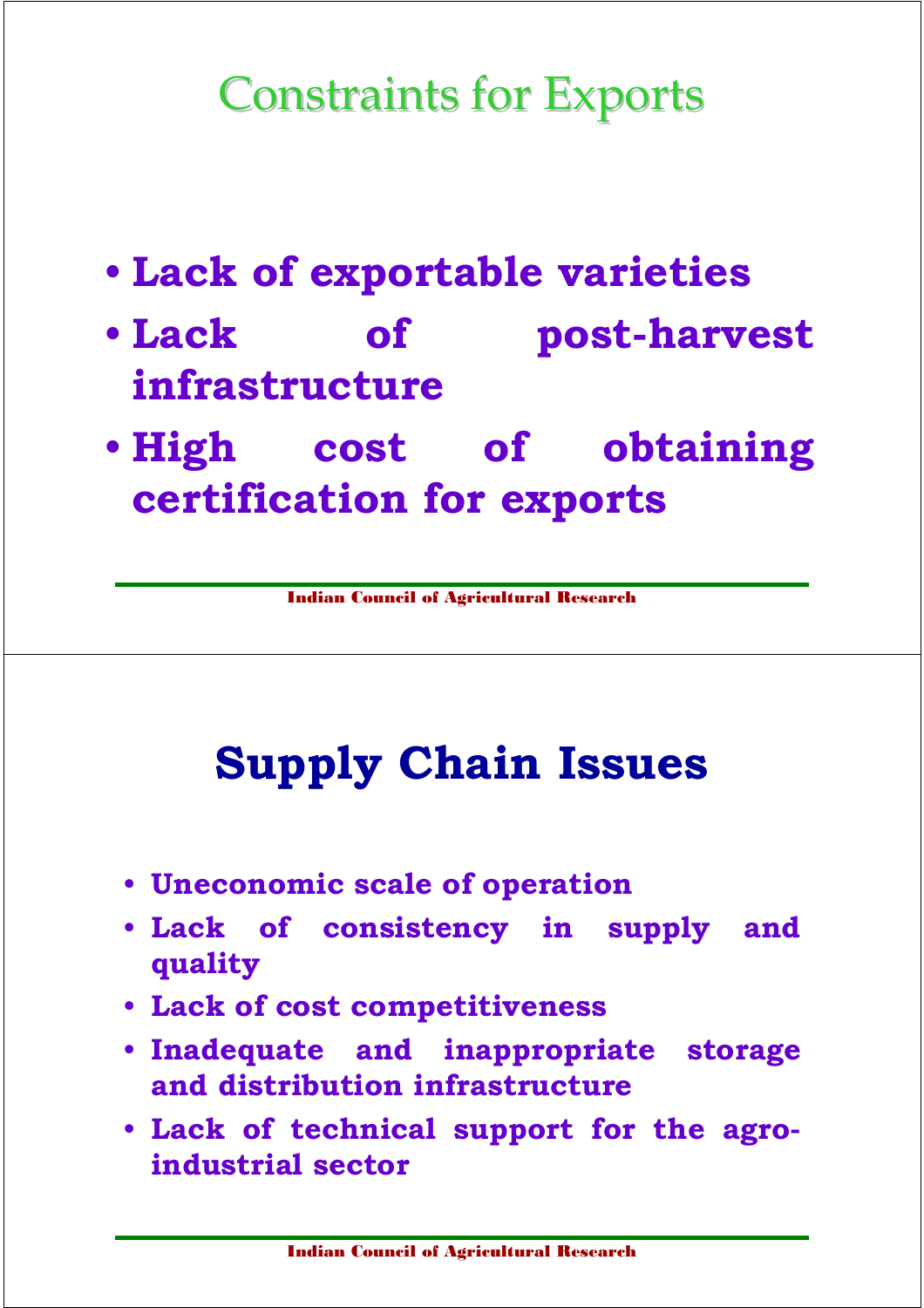## Market Access Issues

- Non-Tariff Barriers
	- Import Policy Barriers
	- Standards, Testing, Labelling and Certification requirements
	- Anti-dumping & Countervailing Measures
	- Export Subsidies and Domestic Support
	- Government procurement
- Short product life cycle
- Lack of brand image

Indian Council of Agricultural Research

## Technological Constraints

- Majority of holdings are small and unirrigated
- Unproductive plantations needing replacement / rejuvenation.
- Low productivity of crops due to inferior genetic stocks and poor management.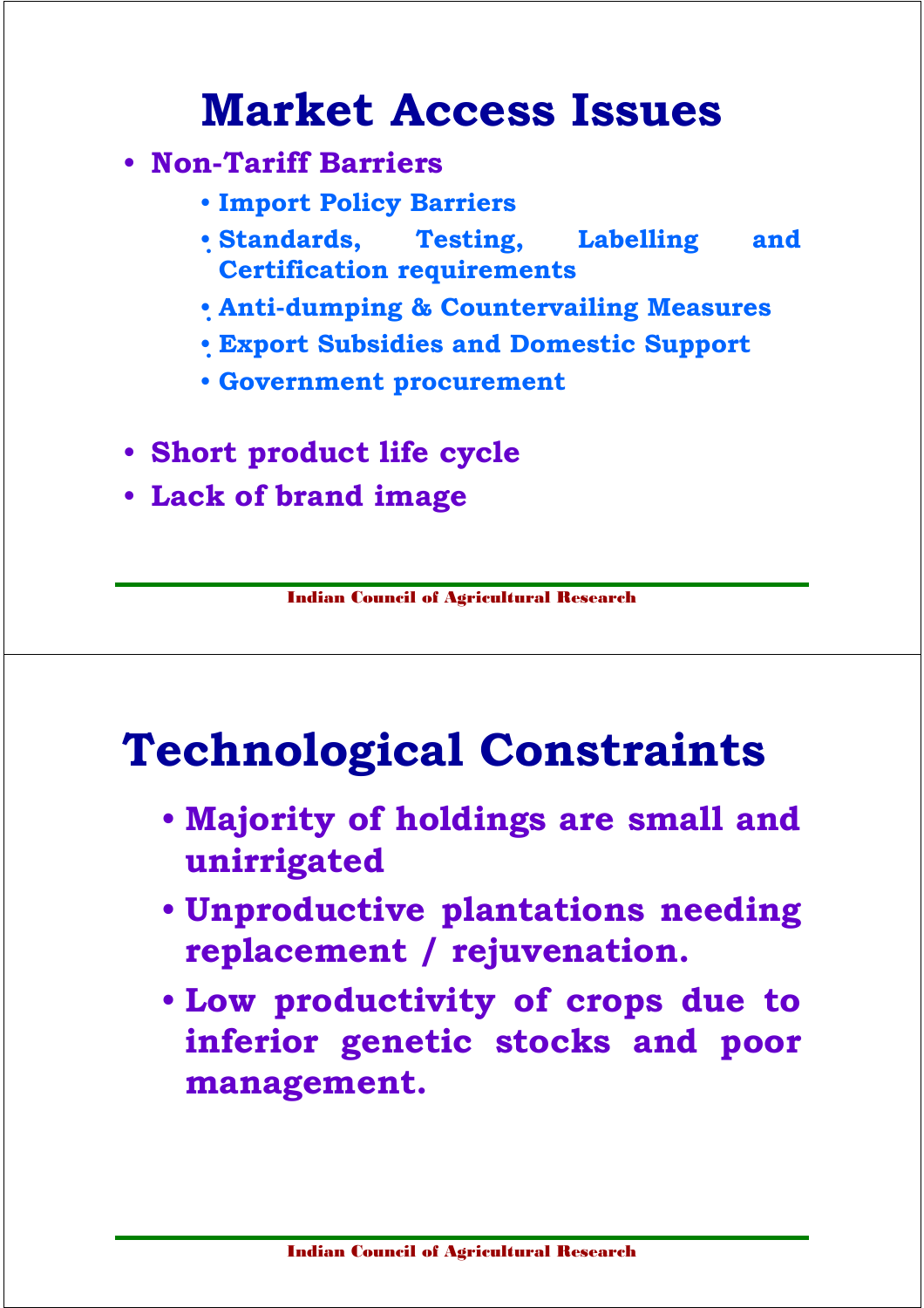# Technological Constraints

- Inadequate supply of quality planting materials of improved varieties
- High incidence of pests and diseases
- Heavy post harvest losses

Indian Council of Agricultural Research

# Proposed Solutions

- Targeted Products
	- India's production advantage (in aggregate terms or for specific varieties)
	- Production should shift to demand driven rather than supply driven
	- Current and likely trade volumes in the category, based on underlying demand trends
	- Potential for differentiation
	- Comparative cost advantage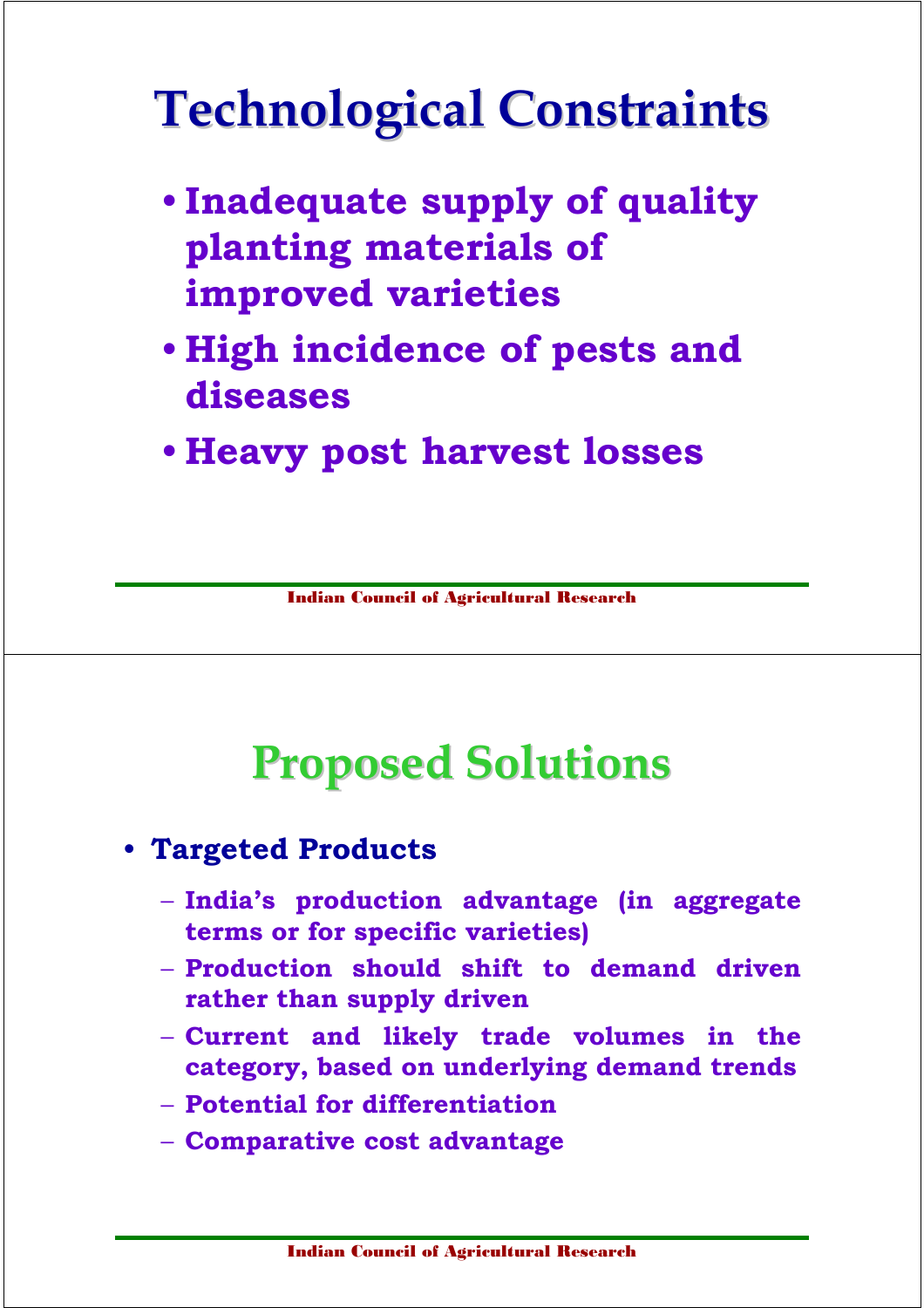### Proposed Solutions

#### • Improvement of market access

#### Market Intelligence

- Major importing markets
- India's competitiveness vis-à-vis key competitors
- Existing tariff structure and non-tariff barriers, and likely changes in the context of WTO requirements
- Current status of quality standards and food regulations in target markets for imports of defined products.

Indian Council of Agricultural Research

## Proposed Solutions

• Improvement of market access

Harmonization with international standards/practices, certification and testing

- Substitute post arrival testing with preshipment inspection
- Encourage importing countries to set up offices in India for certification of export consignments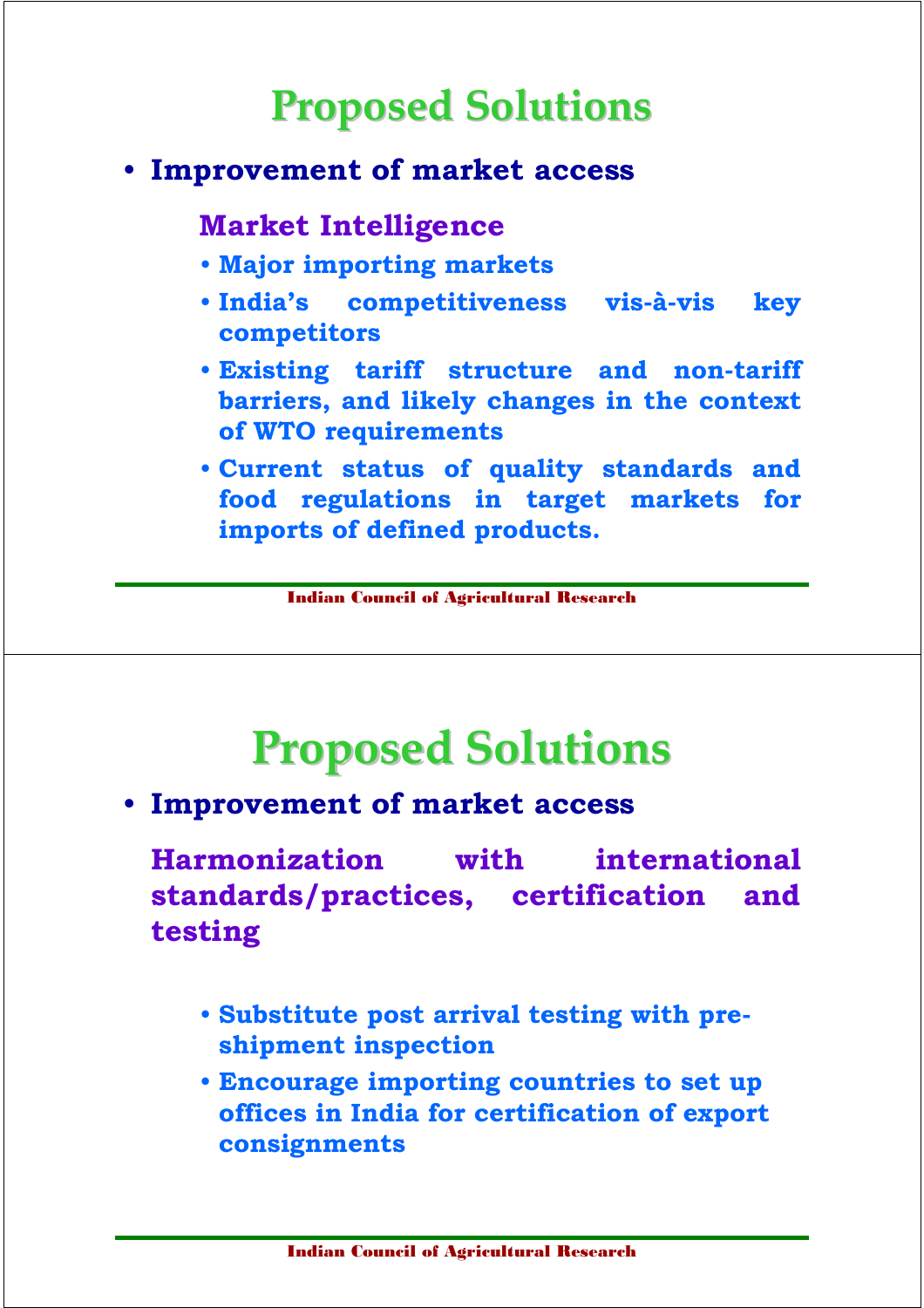#### Harmonization with international standards/practices, certification and testing

- Encourage food testing laboratories to obtain accreditation from international agencies.
- Introduce certification zoning systems
- Promote certification of organic farming for different crops

Indian Council of Agricultural Research

## Proposed Solutions

- Supply chain alignment with international requirements
	- Enable direct farmer-importer linkages
	- Set-up independent world class food testing and inspection infrastructure
	- Devise an alternate system of processing grade products specifications based on internationally accepted norms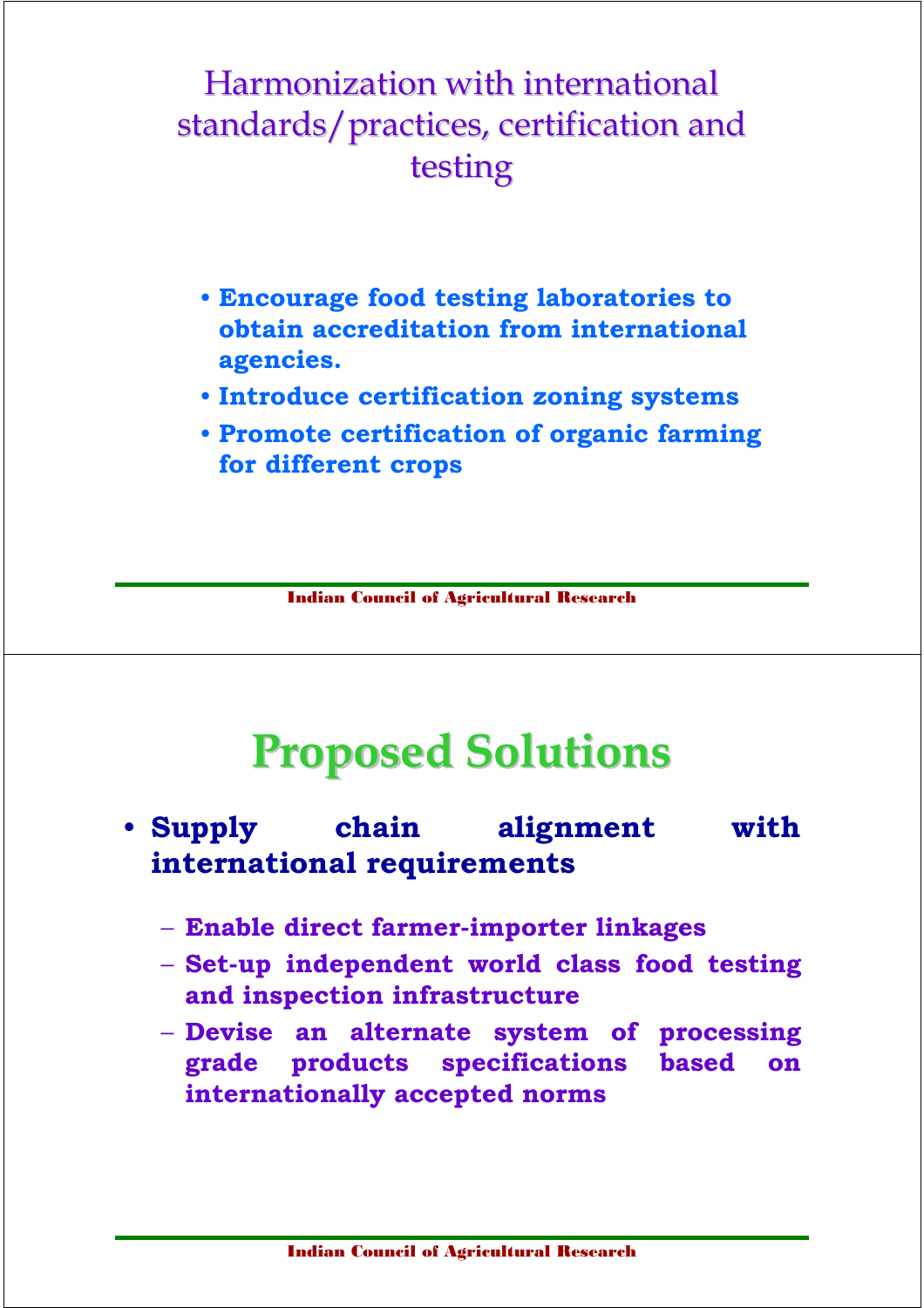#### Supply chain alignment with international requirements

– Support private sector initiatives for investing in specialized transport infrastructure

– Encourage investment in infrastructure to improve product quality

• Integration of Government Schemes

Indian Council of Agricultural Research

#### Recommendations

- Integrate all schemes offered for export promotion through various Ministries and allied agencies
- Strengthen food processing infrastructure in identified Agri Export Zones
- Encourage food testing laboratories to get accreditation from international agencies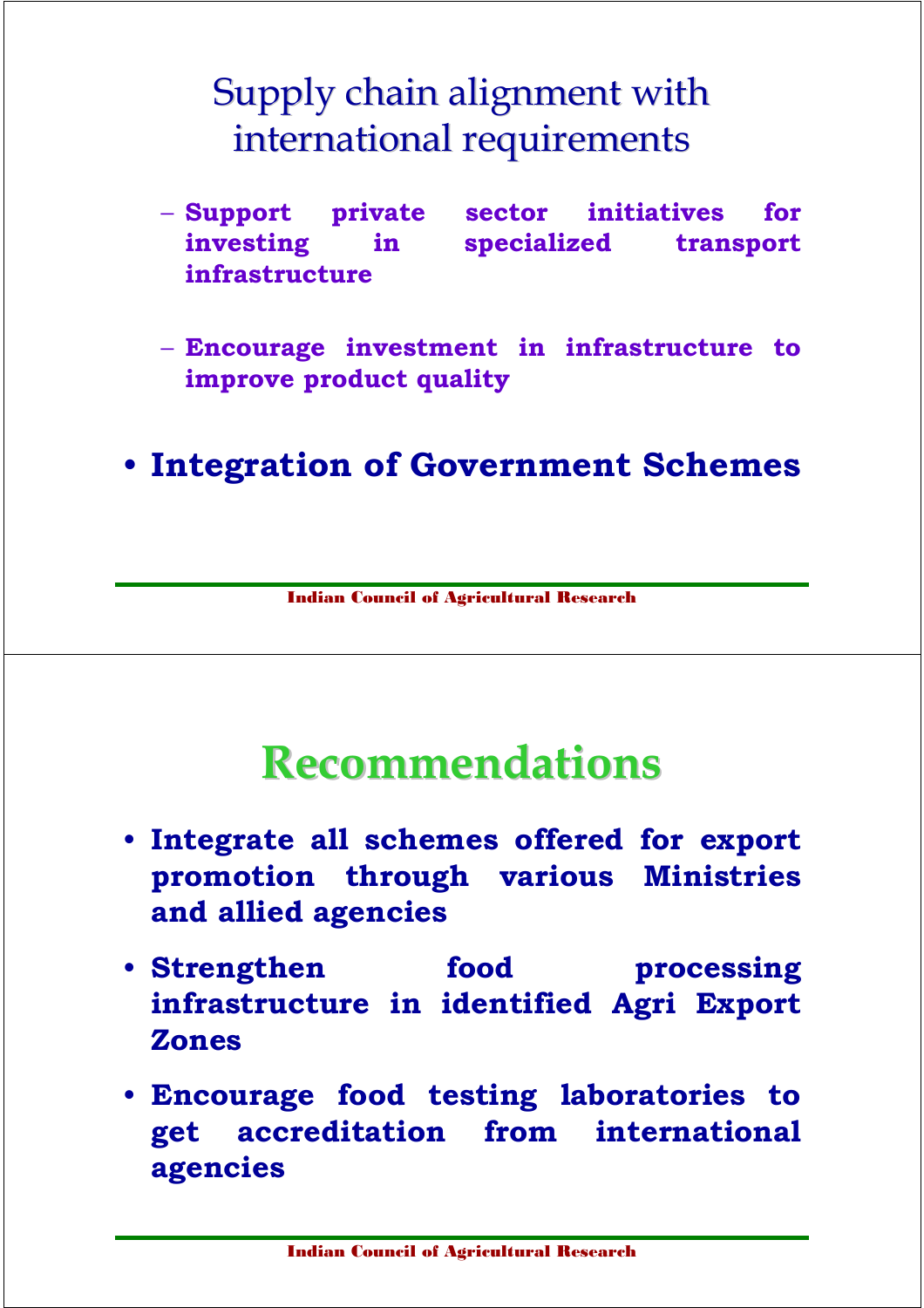## Recommendations

- Set-up independent world class food testing and inspection infrastructure, particularly in clusters with significant presence of exporters
- Devise an alternate system of processing grade products specifications based on internationally accepted norms
- Promote aggregation of exports to meet the minimum order requirement of importers

Indian Council of Agricultural Research

### Recommendations

- Develop a strong market intelligence system to aid exporters
- Introduce certification zoning systems
- Promote certification of organic farming for different crops
- Build global brands on the back of India's strengths